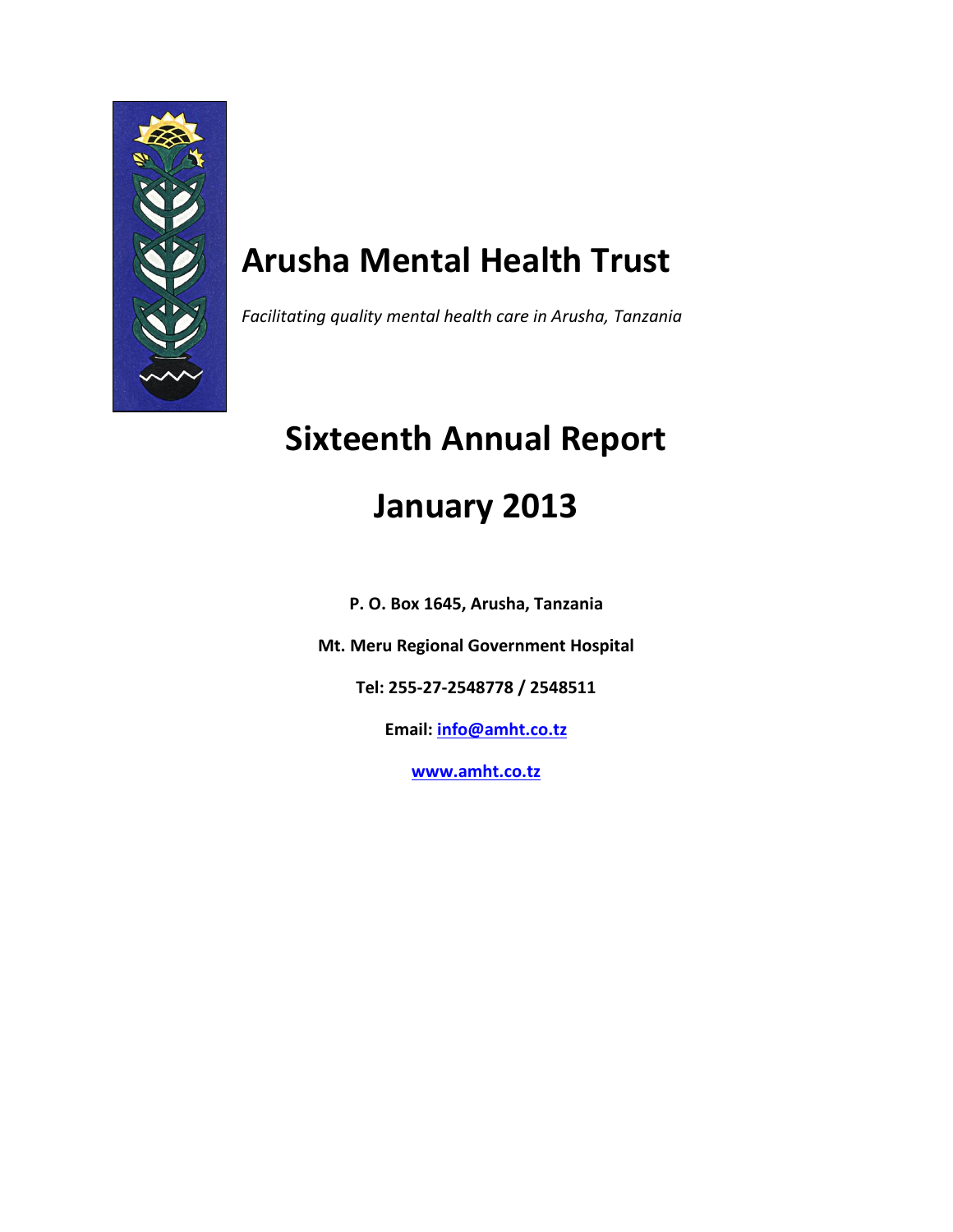# **Table of Contents**

| HIGHLIGHTS OF HIGHLIGHTS OF THE                                                  |  |
|----------------------------------------------------------------------------------|--|
|                                                                                  |  |
|                                                                                  |  |
|                                                                                  |  |
|                                                                                  |  |
|                                                                                  |  |
|                                                                                  |  |
|                                                                                  |  |
|                                                                                  |  |
|                                                                                  |  |
|                                                                                  |  |
|                                                                                  |  |
|                                                                                  |  |
|                                                                                  |  |
|                                                                                  |  |
|                                                                                  |  |
|                                                                                  |  |
| The Relationship Between Volunteer Program Structure and Psychological Health of |  |
|                                                                                  |  |
|                                                                                  |  |
|                                                                                  |  |
|                                                                                  |  |
|                                                                                  |  |
|                                                                                  |  |
|                                                                                  |  |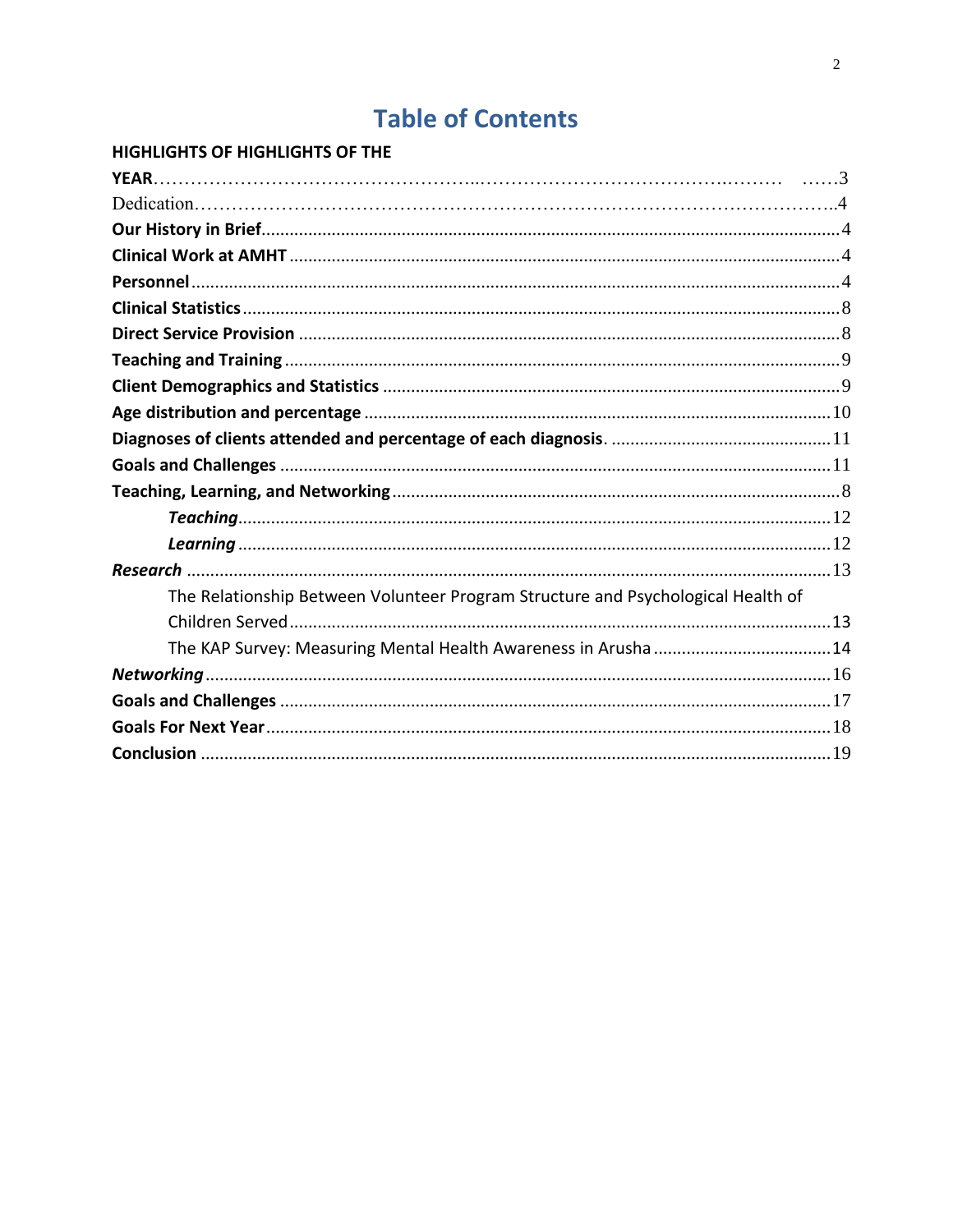

## **HIGHLIGHTS OF THE YEAR**

<span id="page-2-0"></span>In January, guided by the statistics of the previous year, Arusha Mental Health Trust began a community outreach program. We are pleased to have two new staff members, Niyimpaye Kataze and Nembris Manangwa who increase our capacity to serve the community through a new social work program. The social work program was based in the ESSO office, and work continues through youth leadership programs and group therapy as well as coordination with community members and government staff in the ESSO area. At present, the social work program includes: intake interviews for new clients in the government psychiatric clinic; support group meetings for families of people suffering with serious mental illness; follow up for clients who drop out of our service; and home visits to patients unable to attend the hospital clinic.

Recently established youth groups serve as a forum to share information about important issues such as mental health, substance abuse, and reproductive health.

AMHT remains focused on service provision, and are a model of quality care in an integrated and multidisciplinary structure. The social work component, combined with psychiatric service and psychology provides comprehensive treatment and support for our most vulnerable clients.

Rebecca Tyrer returned to our department to complete our research project on Voluntourism, which was completed and presented in September of 2012. Musarrat Khalfan, a student intern, began a three month work placement with us and assisted in the research as well as developing clinical skills as an observer. Both of them are now pursuing graduate degrees.

Gretchen Mills continued the Leadership Development program, and added fundraising to her job description, coming into the organization on a full time basis. A major contribution through Gretchen was the video project, which is beautifully and professionally done by the Kilimanjaro Film Institute, describing the work of AMHT.

In April, AMHT worked together with the Interpretive Guide Society to develop curricula for helping guides manage their own stress and serve clients well. AMHT has had an opportunity to support the private sector through the guides, extending mental health awareness in the community to 75 men and women working in the safari business. The Interpretive Guide Society is a vehicle for local networking, visibility, and community awareness in preventive mental health activities, and supports this important group of people who serve at the base of the Arusha economy.

AMHT provided a two week Trainer of Trainers Program for developing child protection policies in a variety of health, education, social welfare, and religious organizations. Twenty one individuals were given training in human development, national and international law, research based support for child protection policies, practice in teaching skills, alternative forms of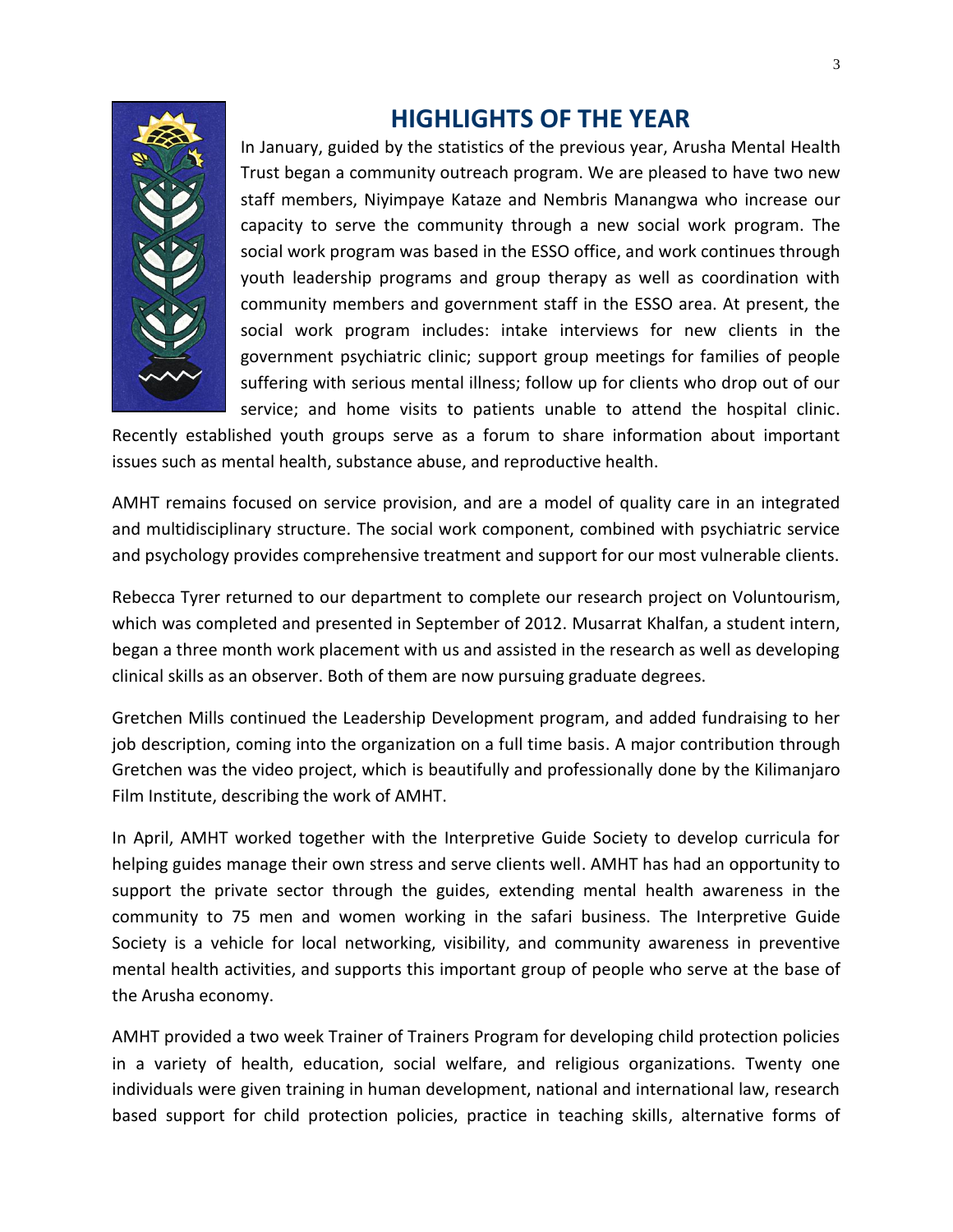discipline, interviewing skills, and curriculum development for helping other organizations design culturally specific and contextually appropriate policies for organizations.

As is our usual practice, AMHT developed and delivered a variety of programs to support partner organizations, an Islamic Women's group, and Catholic religious orders. These programs include the Enneagram and Meyers-Briggs personality typing systems, human development, human sexuality, stress management and life balance workshops.

As the monitoring and evaluation program develops, AMHT has been asked to assist two other organizations in evaluating their own projects, with a view to more effective strategic planning. This is challenging work, and provides an opportunity to work with other organizations for the benefit of vulnerable people.

## **Dedication**

This report is dedicated to the Congregation of Medical Missionaries of Mary as they reach the milestone of a Diamond Jubilee in 2012. This program is rooted and was founded by the Medical Missionary of Mary through Sr Sheila Devane MMM. We have been supported for so many years by the local area and congregational leadership. We congratulate and thank you for all your services worldwide and in Tanzania over many years.

## **Our History in Brief**

<span id="page-3-0"></span>The Arusha Mental Health Trust was founded in 1996 by Dr Sheila Devane under the auspices of the Medical Missionaries of Mary (MMM). It grew out of a great need to offer basic mental health care to this growing population. There were no active mental health services available and AMHT continues to be the only facility of its sort. AMHT is connected by friendship, tradition, and gratitude to MMM who remain supportive and are represented on our Board of Directors. In 2004 AMHT became a Company Limited by Guarantee in Tanzania and a Registered Trust in 2006, legally autonomous.

## **Clinical Work at AMHT Personnel**

#### <span id="page-3-2"></span><span id="page-3-1"></span>**Full-time Trust personnel are:**

- Mr. Emmanuel Bujulu, Mental Health Practitioner and Program Director
- Mr. Boniface Kisi, Counsellor and Administrative Officer
- Dr Robin Peterson, Clinical Psychologist and Program Development Coordinator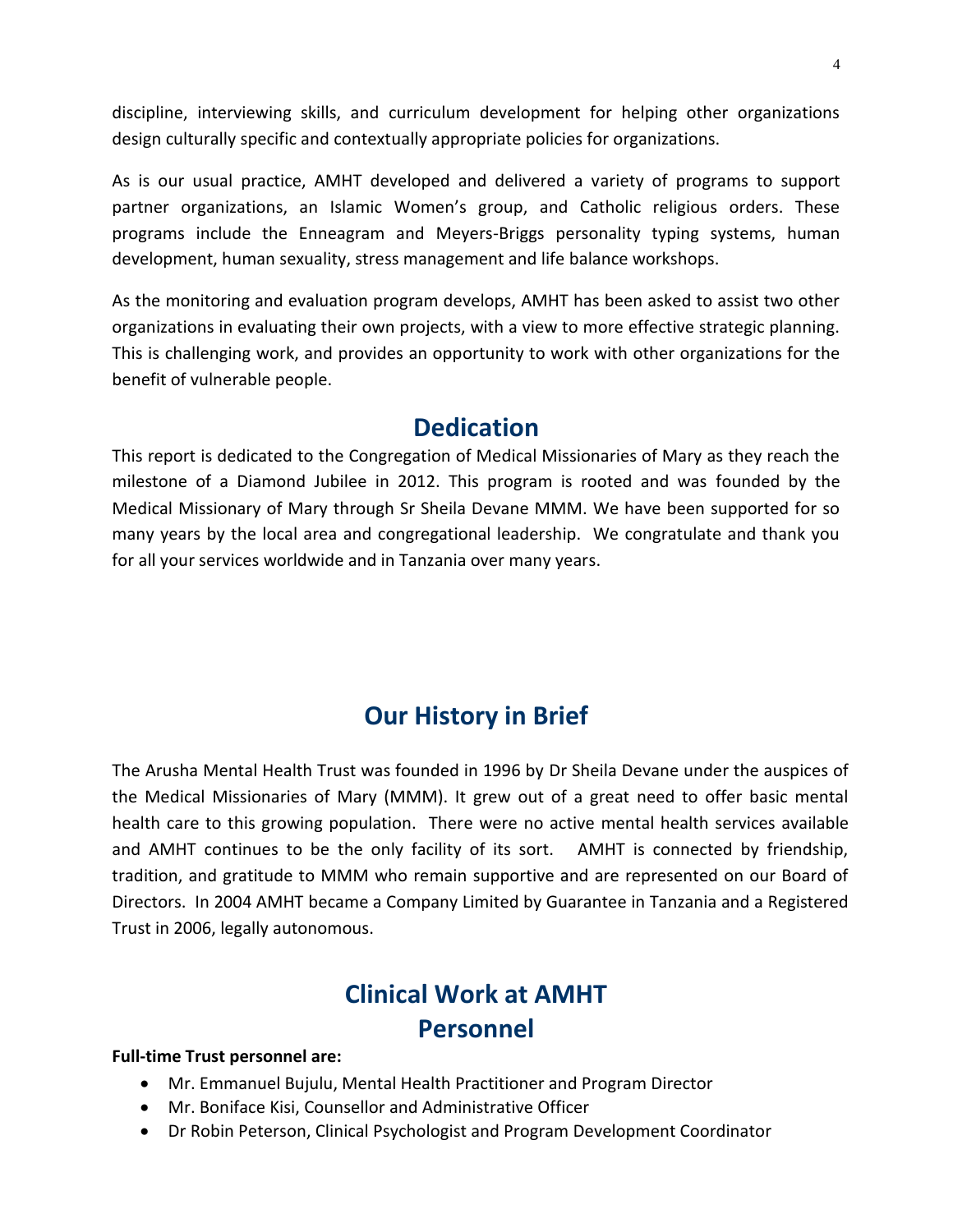- Ms Gretchen Mills Leadership and Organizational Development and Fundraising
- Ms Nembris Manangwa, Social Worker and Trainer
- Mr. Richard Matei, Driver, Messenger, Store-keeper and Office Assistant.

#### **Volunteer personnel:**

- Mrs Lisa Stevenson and Mr. Graham Stevenson, Counsellors
- Rebecca Tyrer, BSc (Hons), Clinical Psychology

#### **Part-time personnel:**

Mr. Niyimpaye Kataze, Social Worker and Trainer

#### **Student Interns:**

 Musarrat Khalfan, BSc (Hons), Applied Psychology and Management Studies

#### **Advisory Members:**

- Fr Oliver O'Brien SCA Policy and Planning
- Erneus Rutta (lawyer) Law and Human rights

#### **Government Staff:**

- Mrs Angela Gurty Psychiatric Nurse and Regional Mental Health Coordinator
- Mrs Asha Semdele Psychiatric Nurse
- Mrs Catherine Lyatuu Psychiatric Nurse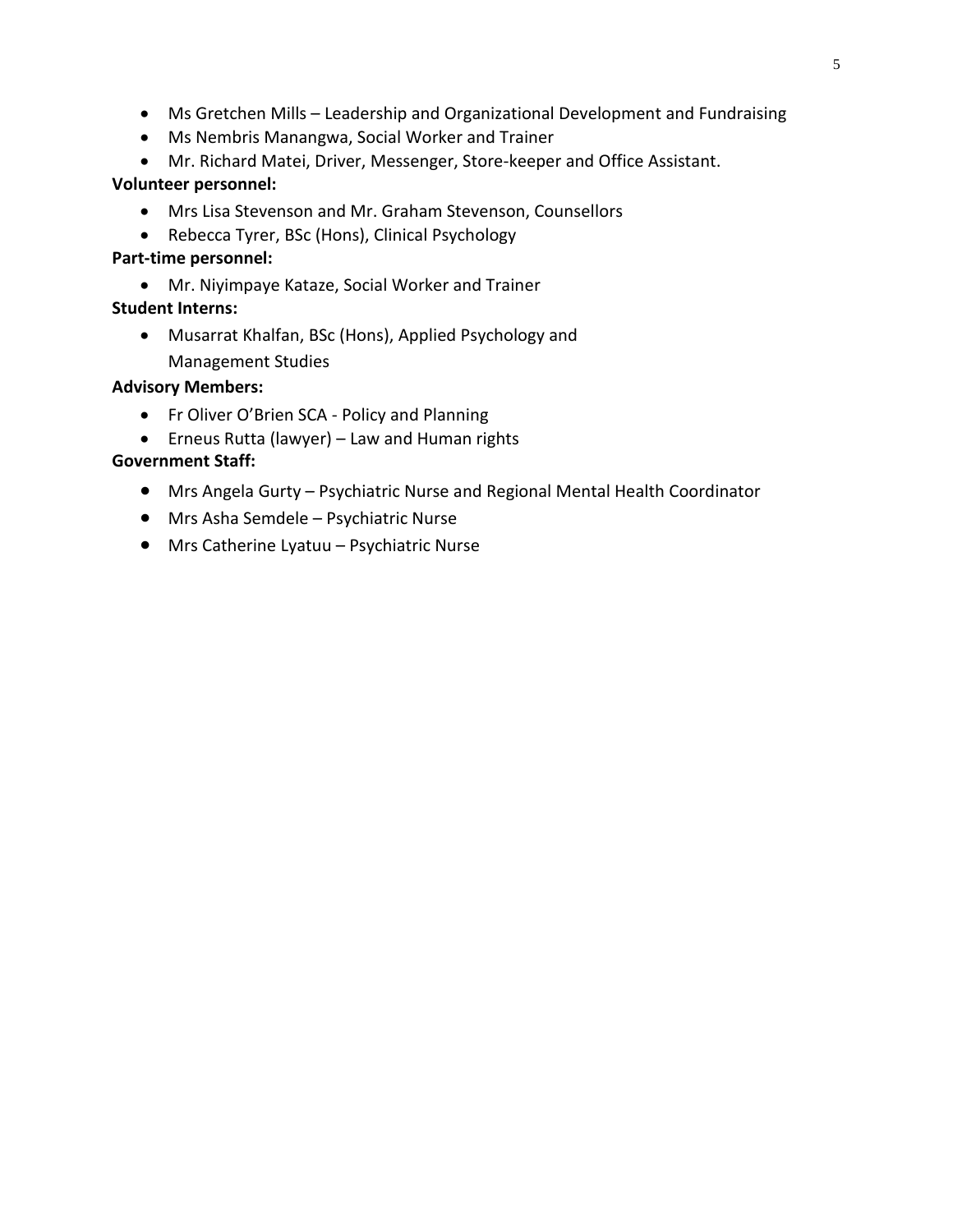| <b>Inputs</b>                                                                                                                                                                                                                                                                                                                                                                                                                                                                                                                                                                                                      | <b>Outputs</b>                                                                                                                                                                                                                                                                                                                                                                                                                                                                                                                                      | <b>Participants</b>                                                                                                                                                                                                                                                                                                                                                  | <b>Outcome: Short term:</b><br>AMHT is well represented by<br>caring and knowledgable<br>professionals.                                                                                                                                                                                                                                                                                                                                                                                                                                                                                                                                                                                                                                                                                                            | <b>Outcome: Medium Term:</b><br>The Arusha community<br>benefits from the work of<br>AMHT.                                                                                                                                                                                                                                                                                                                                                                                                                                                                                                                                                                                                                                                                                                                                                                                                                                    | Outcome: Long Term:<br>Improved mental health in<br>Arusha, specifically:                                                                                                                                                                                                                                                                                                                                                                                                                                                                                                                                                                                                                                                                                               |
|--------------------------------------------------------------------------------------------------------------------------------------------------------------------------------------------------------------------------------------------------------------------------------------------------------------------------------------------------------------------------------------------------------------------------------------------------------------------------------------------------------------------------------------------------------------------------------------------------------------------|-----------------------------------------------------------------------------------------------------------------------------------------------------------------------------------------------------------------------------------------------------------------------------------------------------------------------------------------------------------------------------------------------------------------------------------------------------------------------------------------------------------------------------------------------------|----------------------------------------------------------------------------------------------------------------------------------------------------------------------------------------------------------------------------------------------------------------------------------------------------------------------------------------------------------------------|--------------------------------------------------------------------------------------------------------------------------------------------------------------------------------------------------------------------------------------------------------------------------------------------------------------------------------------------------------------------------------------------------------------------------------------------------------------------------------------------------------------------------------------------------------------------------------------------------------------------------------------------------------------------------------------------------------------------------------------------------------------------------------------------------------------------|-------------------------------------------------------------------------------------------------------------------------------------------------------------------------------------------------------------------------------------------------------------------------------------------------------------------------------------------------------------------------------------------------------------------------------------------------------------------------------------------------------------------------------------------------------------------------------------------------------------------------------------------------------------------------------------------------------------------------------------------------------------------------------------------------------------------------------------------------------------------------------------------------------------------------------|-------------------------------------------------------------------------------------------------------------------------------------------------------------------------------------------------------------------------------------------------------------------------------------------------------------------------------------------------------------------------------------------------------------------------------------------------------------------------------------------------------------------------------------------------------------------------------------------------------------------------------------------------------------------------------------------------------------------------------------------------------------------------|
| Donor support<br>Government partnership<br>Trained Staff in psychiatry,<br>psychology, social work,<br>teaching and training.<br>administration, fundraising,<br>and leadership development<br>Professional development<br>Computers, printers and<br>Software<br>Consumables<br>Office space & equipment<br>Reliable transportation<br>Fundraising<br><b>Publicity and Signage</b><br>Access to up to date research<br>Information technology and<br>communication<br><b>Teaching materials</b><br>Photocopier and<br>Projector<br>Curriculum development<br>Reporting system<br><b>Monitoring and Evaluation</b> | Reception<br><b>Resource Center</b><br><b>Translations</b><br><b>Crisis Response</b><br>Capability<br><b>Out of Clinic Visits</b><br><b>Esso Parish Clinic</b><br>Social Work Outreach<br><b>Group Therapy</b><br><b>Training Programs</b><br><b>Networking</b><br><b>Youth Leadership</b><br>Development<br>Partnerships<br><b>Teaching</b><br><b>Professional Training</b><br>and Supervision for new<br>professionals and<br>partner organizations<br>Assessment<br>Psychiatric service<br>Psychological service<br><b>Consultation services</b> | Individuals of all ages,<br>both sexes, all<br>socioeconomic strata.<br>across ethnic and<br>cultural groups<br>Organizations in need<br>of support, education,<br>information, training,<br>and supervision<br>Local, national, and<br>international<br>stakeholders working<br>for social and legal<br>change to care for and<br>protect vulnerable<br>populations | Increase knowledge, skills, and<br>awareness<br>Quality service provision.<br>Accurate information<br>Improved quality of life and work<br>performance for individuals<br>Develop and maintain<br>partnerships<br>Trainer of Trainers extends the<br>work of AMHT<br>Assessment and Research results<br>provide data for specific purposes<br>and specific goals<br>Manage appointments efficiently<br>Provides welcoming, friendly,<br>comfortable environment<br>Enhances personal understanding<br>Supports individuals, families, and<br>organizations in times of trauma<br>Easy access, visibility, and<br>influence<br>Increased awareness, skills, and<br>knowledge<br>Generates income<br><b>Establishes and maintains</b><br>professional relationships<br>Individuals have educational<br>opportunities | People feel comfortable and<br>welcome in our services<br>Reduces stigma about mental<br>health department and mental<br>health issues<br>Research data collection and<br>analysis<br>Provides information about<br>partner organizations<br>Provides resources for<br>organizations or businesses in<br>times of crisis E<br><b>Establishes and maintains</b><br>partnerships with community<br>May generate income<br>Support groups with common<br>interests/goals/problems<br>Increased quality of life and<br>work performance in the private<br>sector for economic<br>development<br>Capacity building in other<br>organizations<br>Improved quality of education<br>and vocational placements<br>Improved care of patients and<br>their families<br>Guidance for future treatment<br>Support for integrated health<br>care<br>Allows opportunities of<br>information exchange, learning,<br>support, and supervision. | Improved mental health care<br>for people needing treatment.<br>Support for families and<br>caregivers of mentally ill<br>patients.<br>A model of quality mental<br>health care in an integrated<br>and Interdisciplinary structure.<br>Sustainability achieved through<br>government partnership.<br>Community awareness of<br>mental health problems and<br>alternatives for treatment.<br>Increased knowledge about<br>mental health problems and<br>treatment options in partner<br>organizations, schools, and<br>government agencies.<br>Increased skill in counselling,<br>identifying mental health<br>problems, and accessing<br>treatment.<br>Understanding and developing<br>preventive and protective<br>measures for vulnerable people.<br>Reduced stigma. |

**CONTRACTOR**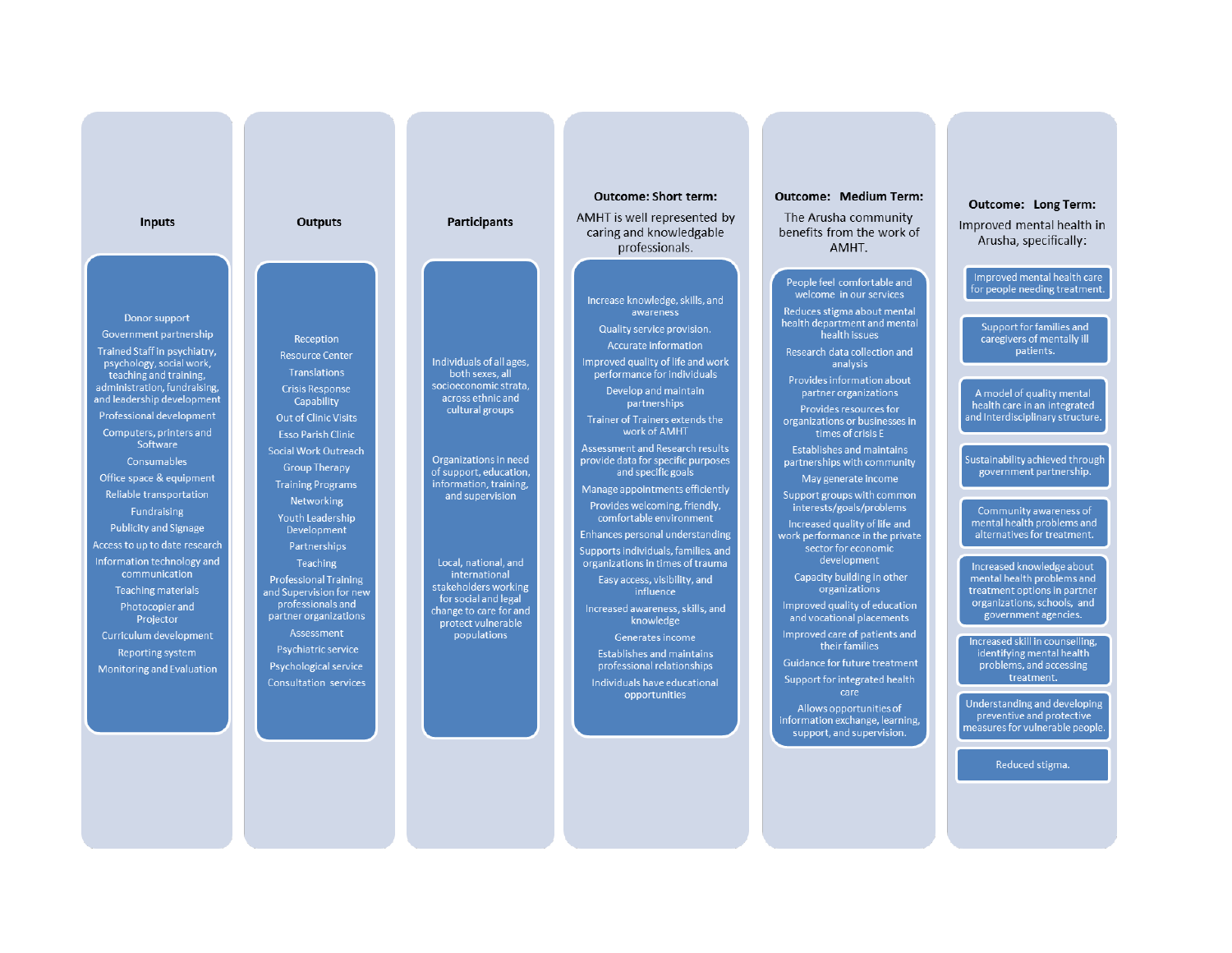## **Logic Model and Time Spent by AMHT Staff on Specific Activities**

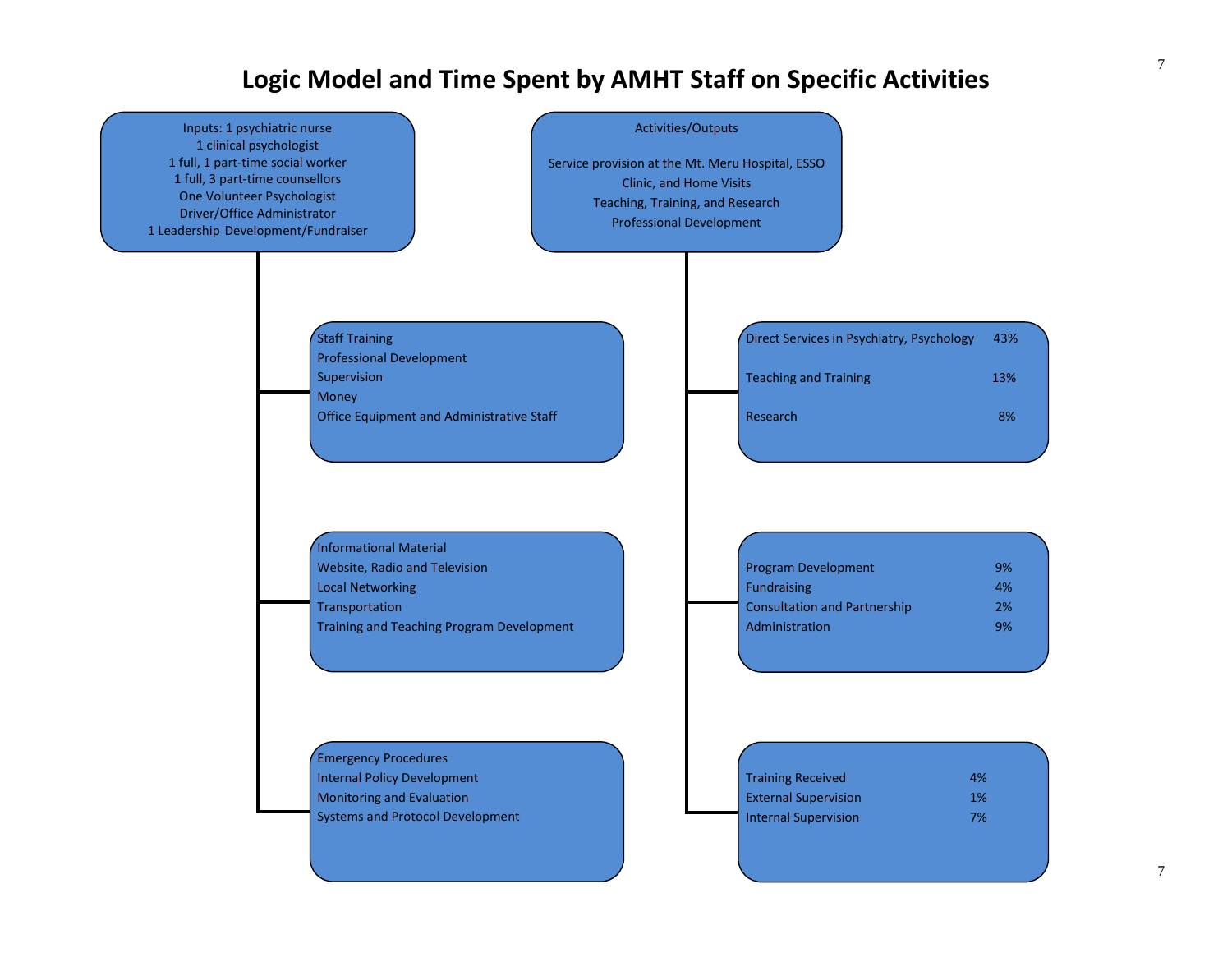## **Clinical Statistics**

# <span id="page-7-1"></span><span id="page-7-0"></span>**Direct Service Provision**

As part of the Monitoring and Evaluation program, the 2012 statistics described the referral means for clients to AMHT. We are pleased to note that 20% of our clients were referred to us from the government psychiatric service. This was the highest number of referrals from any source, and we feel is an indication of the level of cooperation we have developed with the government service providers.

Seventy-six clients (or 18%) of the referrals have come from AMHT staff members' social and community contacts. This is an indicator of the reputation and the community's perception of our staff and the work that we do on a personal and professional level.

A significant percentage, 14% of our clients, is referred by former and current clients. We believe that this is an indication of the quality of our work and that clients find AMHT services valuable. 10% of our clients who are referred by partner organizations, which are groups of people with whom we work and who are mutually supportive colleagues in improving mental health in Arusha.

The rest of the referrals come from the following sources: medical doctors (6%), school administrators (6%), social work outreach programs (4%), local advertising and local business organizations (each 2%) and research contacts.

|                 | <b>Individual</b> | <b>Groups</b> | <b>Family</b> | <b>Couples</b> | <b>Career</b> | <b>Crisis</b> |
|-----------------|-------------------|---------------|---------------|----------------|---------------|---------------|
| <b>Emmanuel</b> | 982               | 0             | 47            | 32             | 3             | 8             |
| <b>Boniface</b> | 633               | $\mathbf{1}$  | 21            | 23             | 9             | 0             |
| Robin           | 355               | $\mathbf 0$   | 5             | 0              | $\mathbf 0$   | 8.5           |
| Lisa            | 125.25            | 0             | $\mathbf{0}$  | 84.5           | $\mathbf 0$   | 0             |
| Amandi          | 19                | $\Omega$      | $\mathbf{0}$  | $\mathbf{0}$   | $\mathbf 0$   | 0             |
| Niyimpaye       | 144               | 49            | $\Omega$      | $\mathbf{0}$   | $\Omega$      | 0             |
| <b>Nemburis</b> | 20                | $\mathbf{1}$  | $\Omega$      | $\Omega$       | $\mathbf 0$   | 1             |
| <b>Total</b>    | 2,319             | 51            | 73            | 139.5          | 12            | 17.5          |

## **Individual Therapy Groups and Hours Spent**

Aside from actual therapy, client care consists of email and phone follow-up, research on therapy options, treatment planning, case management, and consulting with other professionals in order to provide the best possible care for each client. As a team, AMHT staff spends 43% of their time in direct service provision to clients, 13% of the time teaching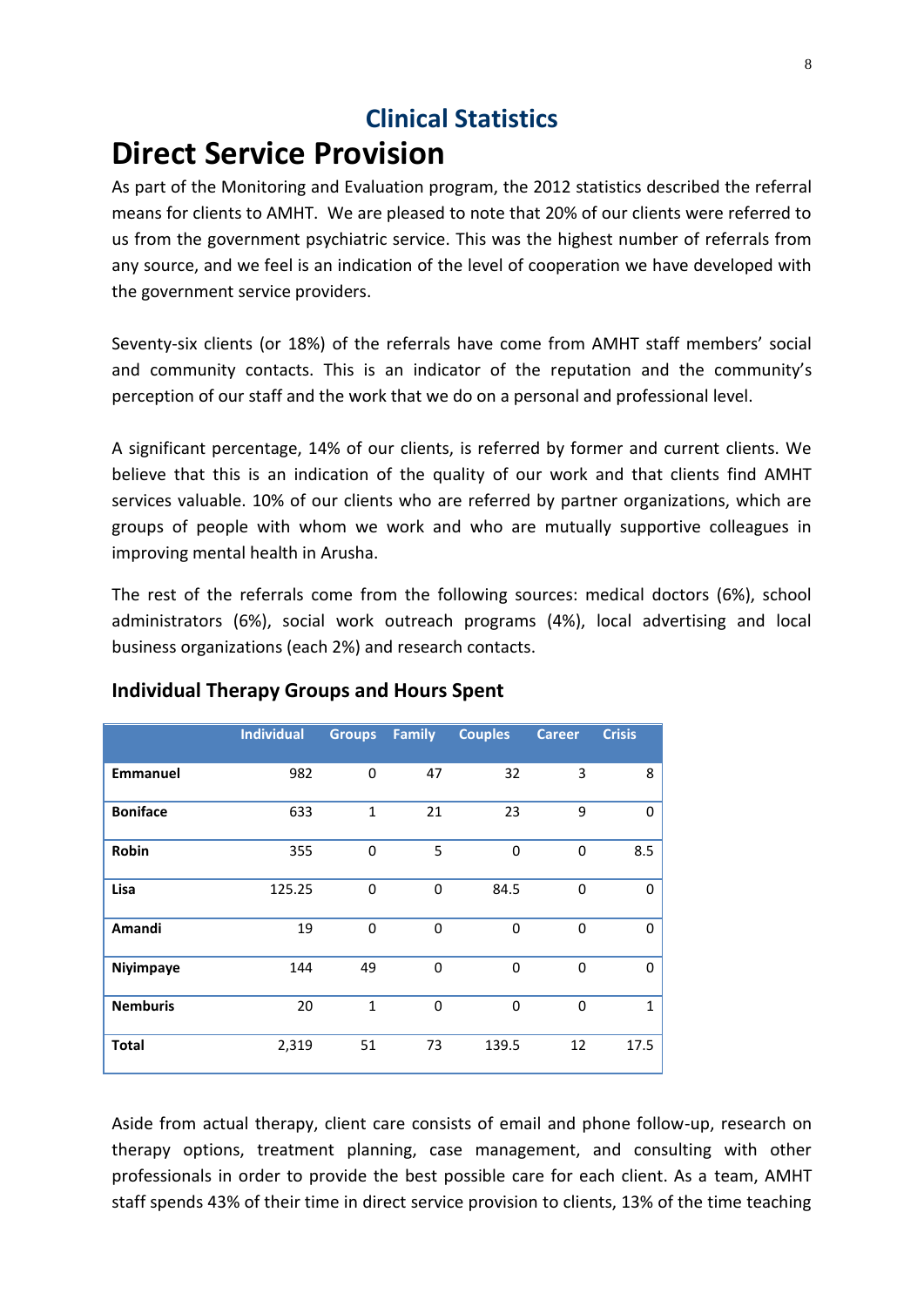and training, and 30% of the time working to improve services offered through innovation and program development.



**World Mental Health Day pavilion by AMHT 10th October 2012**

# <span id="page-8-0"></span>**Teaching and Training**

<span id="page-8-1"></span>Groups which request training generally identify the subject matter and AMHT staff design the programs to meet the specific needs of a particular group. This may mean language requirements of Swahili or English; it may mean age-appropriate material and delivery, as for youth groups or teachers. Religious groups comprised 278 individuals and 290 hours in 2012, and mixed community member groups comprised 180 individuals and 151 hours of training. Tour Guide Training in Adaptive Human Behavior and Client Care was delivered to 74 individuals in 120 hours of instruction.

## **Client Demographics and Statistics**

Our statistics and other monitoring and evaluation activities lead us to determine our goals for 2013, and evaluate our performance in 2012. The demographic information suggests that AMHT is on target, serving men and women equally, and serving vulnerable people and other "target groups" appropriately. Clients under 15 years old have increased, mostly due to the research in orphanages and increased awareness in the community of our availability to children. In addition to this, the population demographics in Arusha show that 50% of the people in Tanzania are under 18 years of age so we expect to see an increase in that population as we raise awareness of mental health concerns. Our social work programs are particularly targeting youth in supportive programs designed to provide accurate information, enhance resilience and good decision making, and enhance mental health. We have seen a 4% increase in people over 60 years old so far this year, again we believe that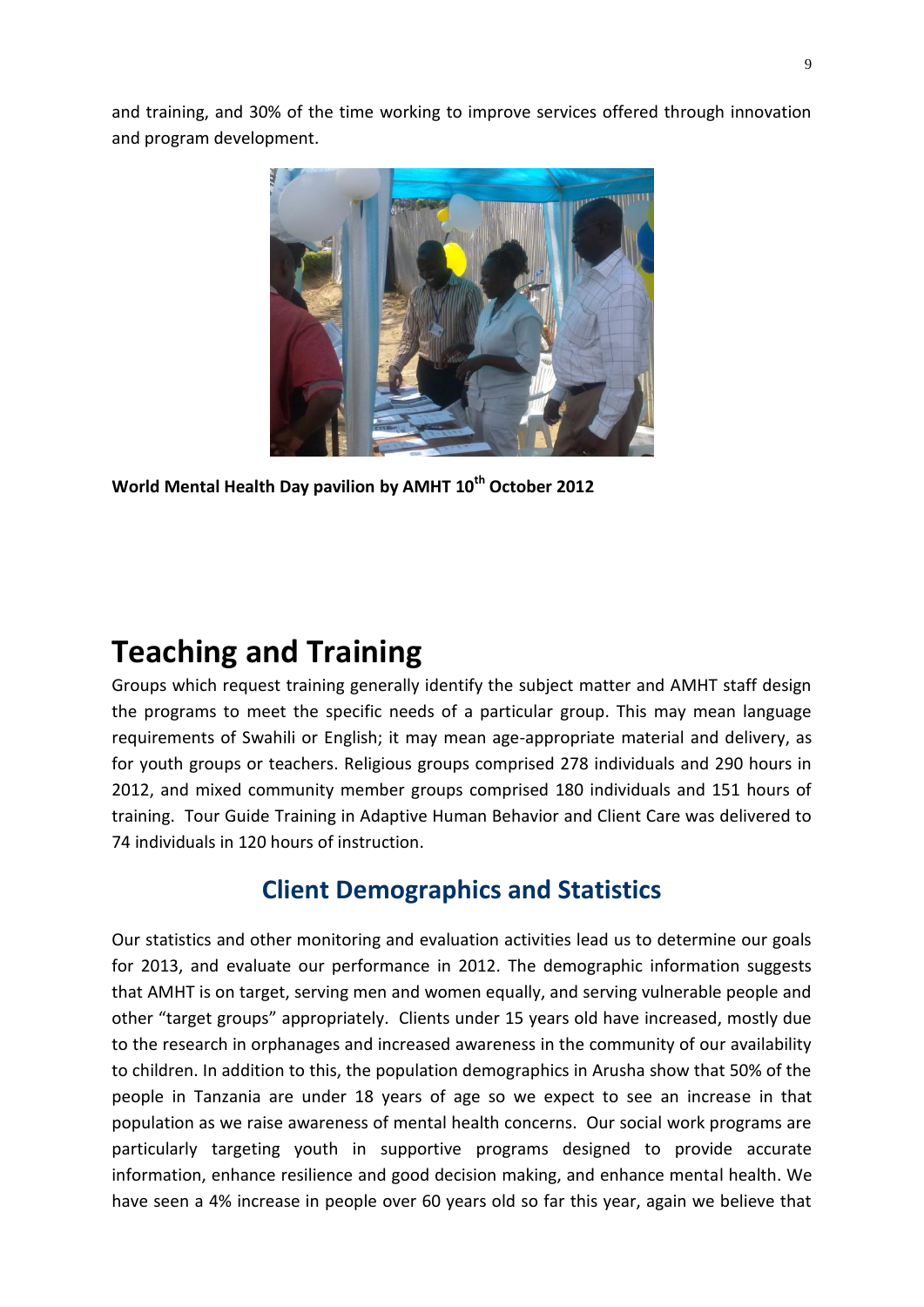this is in response to the awareness raising we have done in the community, most effectively through radio programs.

The Social Work program is new, so the low number of referrals from the program is reflected in the statistics. We are learning, and changing our approach to community outreach as we assess what works well. In the first three months of the new program, we concentrated on community leadership, did awareness raising and education on mental health concerns and received precisely '0' new clients as a result of those efforts, in spite of diligent follow up. We learned that this is not the most effective means of outreach, and then began developing a more youth-centred program which has recently begun. The social work staff, Nemburis and Niyimpaye, were heavily involved in the research program, and spent nearly two full months collecting data. During that time, they carefully and graciously offered help to the government staff and proved their value in client care, which is clearly working according to the statistics. Ties to the government service are strong and mutually supportive.

<span id="page-9-0"></span>The client population in 2012 was almost exactly half men and half women.

| Age                | 2010  | 2011 | 2012 |
|--------------------|-------|------|------|
| $0 - 14$ years     | 10.5% | 6%   | 14%  |
| $15 - 19$ years    | 11.5% | 21%  | 15%  |
| $20 - 40$ years    | 51%   | 57%  | 50%  |
| $41 - 60$ years    | 5%    | 19%  | 15%  |
| $61 - 75$ years    | 5%    | 1%   | 5%   |
| Over <sub>75</sub> | $1%$  | $1%$ | 1%   |

# **Age distribution and percentage**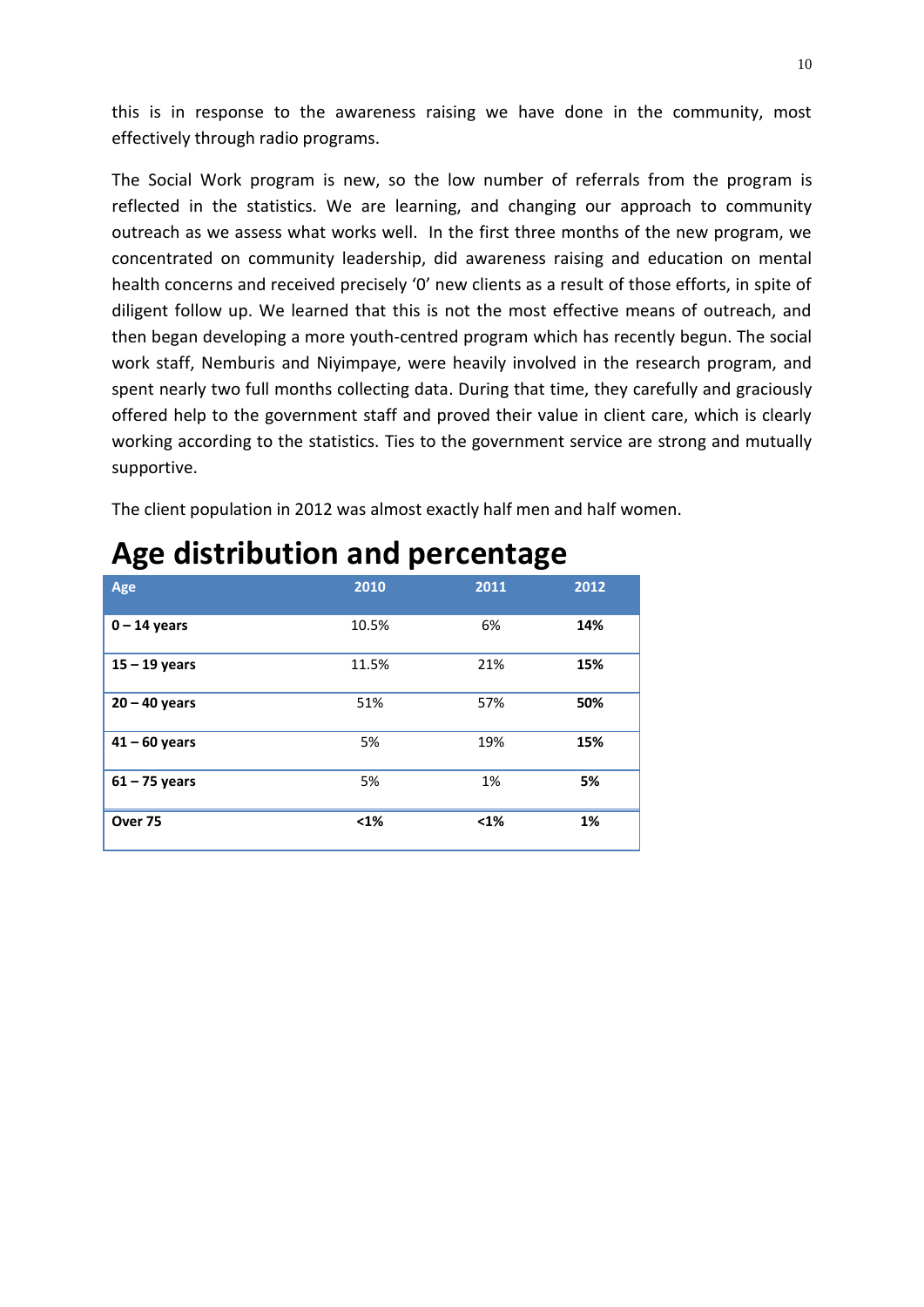# <span id="page-10-0"></span>**Diagnoses of clients attended and percentage of each diagnosis.**

*Please note: these are main diagnoses and do not include secondary mental health concerns. Many clients have more than one diagnosis which is clinically significant.*

| <b>Main diagnosis</b>                                              | <b>Total</b>     | Percentage        |  |
|--------------------------------------------------------------------|------------------|-------------------|--|
|                                                                    | <b>Number of</b> | of Client         |  |
|                                                                    | <b>Clients</b>   | <b>Population</b> |  |
|                                                                    |                  |                   |  |
| Schizophrenia or related psychosis                                 | 85               | 18.4%             |  |
| Substance abuse/misuse                                             | 52               | 11.2%             |  |
| Anxiety disorder (OCD, GAD, Phobia)                                | 49               | 10.6%             |  |
| <b>Assessment (Clinical or Academic Concerns)</b>                  | 47               | 10.2%             |  |
| <b>Trauma and stress-related disorders</b>                         | 36               | 8.1%              |  |
| <b>Depressive disorder</b>                                         | 33               | 7.2%              |  |
| <b>Somatoform Disorders</b>                                        | 18               | 4.0%              |  |
| <b>Marriage problems</b>                                           | 16               | 3.5%              |  |
| <b>Work related problems</b>                                       | 16               | 3.5%              |  |
| <b>Epilepsy</b>                                                    | 14               | 3.0%              |  |
| <b>Parenting Concerns</b>                                          | 12               | 2.6%              |  |
| <b>Relationship Problems</b>                                       | 10               | 2.2%              |  |
| <b>Psychosocial problems (poverty)</b>                             | 10               | 2.2%              |  |
| <b>Diagnosis not clear</b>                                         | 10               | 2.2%              |  |
| <b>Bipolar disorder</b>                                            | 8                | 1.7%              |  |
| <b>Dementia</b>                                                    | 8                | 1.7%              |  |
| <b>Attention Deficit /Disruptive Behaviour</b><br><b>Disorders</b> | 8                | 1.7%              |  |
| <b>Bereavement</b>                                                 | $\overline{7}$   | 1.5%              |  |
| <b>Mental Retardation / Developmental Delay</b>                    | 5                | 1.0%              |  |
| <b>Organic Illness</b>                                             | 4                | $1\%$             |  |
| <b>Learning disabilities</b>                                       | 4                | $< 1\%$           |  |
| <b>Adjustment disorder</b>                                         | 3                | 1%                |  |
| Nocturna enuresis                                                  | 3                | 1%                |  |
| <b>Sexual dysfunction and Sexuality</b>                            | $\overline{2}$   | $< 1\%$           |  |
| Sleep disorder                                                     | 1                | 1%                |  |

## **Goals and Challenges**

<span id="page-10-1"></span>Developing the social work component of our program has been challenging, and we are learning from our successes as well as our other experiences. In the outreach program, our social work team identified 20 community members who were interested in training about mental health, and they were invited to spend a full day with four members of the AMHT staff. The training was done in Swahili, and the participants were very enthusiastic about the material. However, after three months there were no new referrals as a result of the training and some resistance on the part of the participants because AMHT was not willing to pay the volunteers. As a result of this lesson, the focus switched from adults to youth, to share information and knowledge about mental health and to put preventive strategies in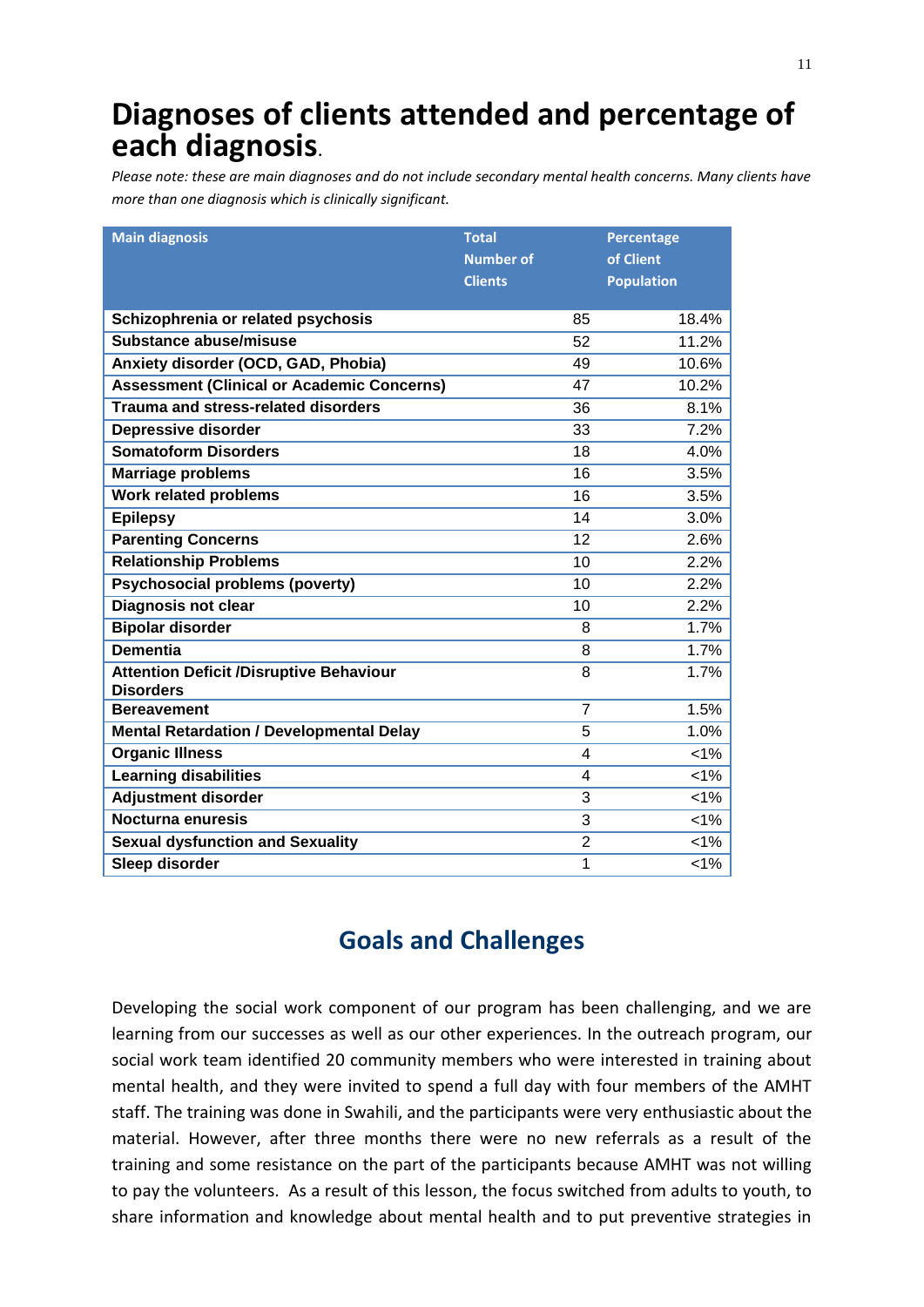place; we also partnered with Roots 'n Shoots (one element of the Jane Goodall Foundation) to find a model of self-sustaining youth groups. This program will be evaluated in 2013, and further directions for development will be identified at that time. There is a perception that non-governmental organizations have a great deal of money, and instead of seeing the program as a volunteer program to benefit the community, many community members expect payment. AMHT made a policy decision not to comply with this request, and we are currently exploring other avenues with youth who are motivated and enthusiastic.

Another serious challenge is the lack of resources for treating and following up on patients needing mental health care. There is a chronic shortage of clinical practitioners and medication. This led AMHT to make a serious offer to train, supervise, and support the mental health practitioners in government service to provide more effective care and to pursue agreements with government to provide the necessary resources to take on new clients when they are identified through our outreach efforts. This is under discussion with the Municipal government, and we are optimistic that some agreement may be reached. We believe that AMHT is a model of quality service that could be replicated in other sectors, of private/public partnerships in health care.

AMHT has a busy future, and many different requests for services, training, teaching, and supporting other organizations which are working toward positive development in Tanzania. In order to meet these goals, we are working to expand our knowledge through evidence based practice, our network and our donor base for a solid future, and working toward sustainability through local community support and government partnerships.

# **Teaching, Learning, and Networking**

# <span id="page-11-0"></span>**Teaching**

New programs at AMHT include the youth leadership meetings at ESSO. These programs are targeted for 15 to 20 year old people, and are a combination of awareness raising, information sharing, and life skills groups intended to develop knowledge and skills in young people. Other new programs include Mindfulness practice, Adaptive Human Behavior and Client Care for safari guides, and comprehensive Trainer of Trainer programs for child protection policy development.

# <span id="page-11-1"></span>**Learning**



The monitoring and evaluation program offered by the Flora Family Foundation to AMHT has led to new and effective ways of evaluating our work and forming our programs to meet the needs of the Arusha community. In 2010, Emmanuel and Robin developed this with the help of FFF's facilitator, Carrie Oelberger. This modest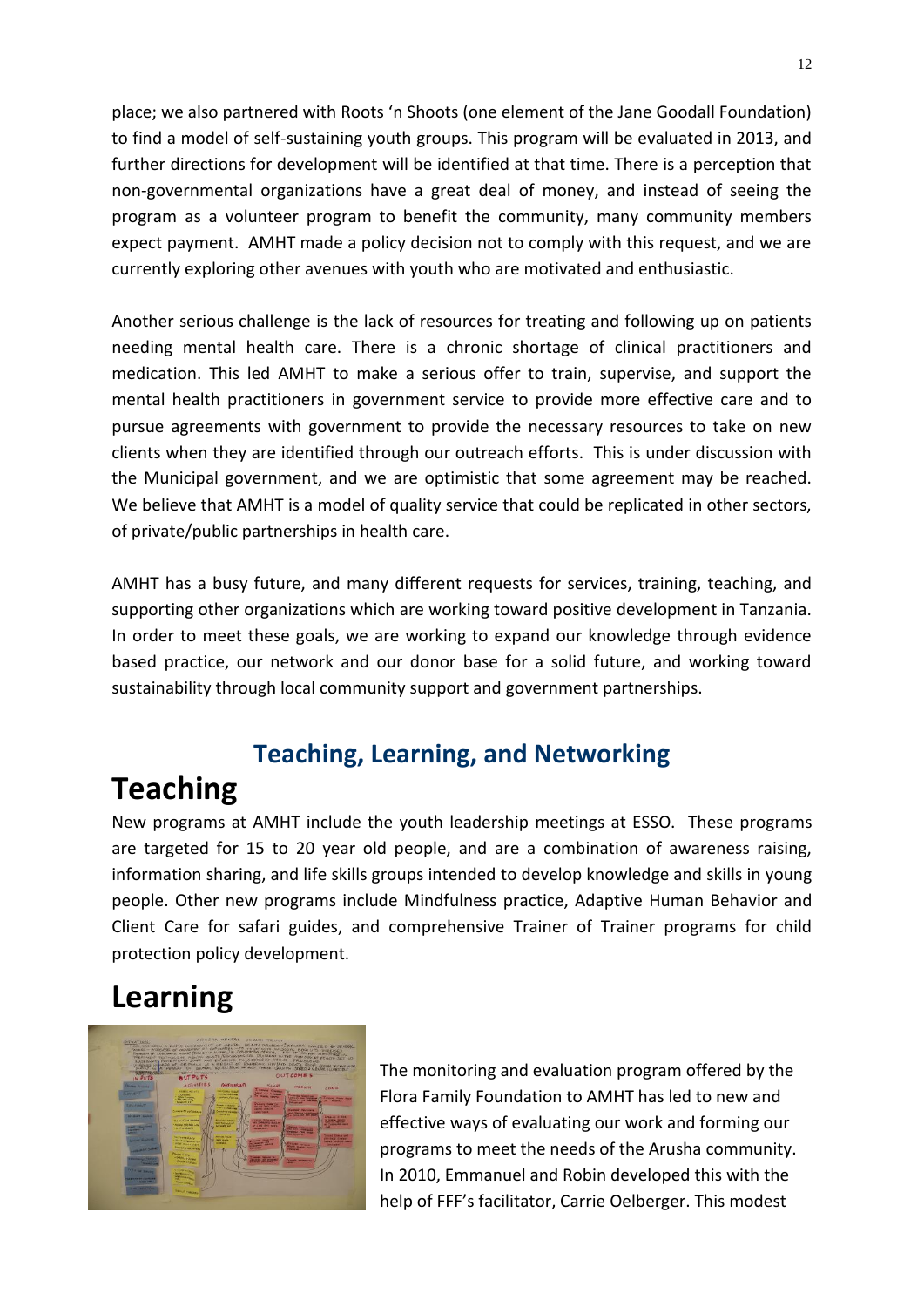beginning has led us to the comprehensive and sophisticated logic model provided in this Annual Report.

### **Monitoring and Evaluation**

<span id="page-12-0"></span>The Monitoring and Evaluation programs at AMHT have been further supported by developing case studies and evaluation tools. The results of the KAP Survey, discussed below, are baseline data. We will use the same data collection materials to determine if the activities of AMHT have positively impacted the communities we are working with, and will help direct our planning for program development and service delivery.

# <span id="page-12-1"></span>**Research**

## **The Relationship Between Volunteer Program Structure and Psychological Health of Children Served**

The research on voluntourism was certainly a highlight of our accomplishments this year. Prior to this research there were no reliable estimate of the number of children in care in the Arusha area, and no reliable estimate of the number of institutions housing children. The research provided a much more accurate estimate of this, as well as a wealth of information about the research methodology, the psychological well-being of the children in care, and the management structures of organizations with volunteers.

Becky headed this research team, and Nemburis and Niyimpaye collected data from children living in institutionalized care while Becky investigated the organizational structure, particularly the way volunteers were recruited, chosen, and utilized. The research was based on AMHT's experience with volunteers, and the children with whom they work. The questions that we had about voluntourism revolved around how the children are impacted by volunteer programs, particularly vulnerable children who have experience a great deal of loss and uncertainty in their lives.

Volunteer tourism or 'voluntourism' refers to people interested in carrying out volunteer work in developing countries. The frequency of this type of development aid has increased over the last decade in Tanzania, and Tanzania is the third most popular country in Africa for voluntourism. The research project invited all institutional care homes in the Arusha region of Tanzania to take part, and the data collection concentrated on children between 7 years and 11 years old. A Management Structure Questionnaire was developed to determine which elements of an organisation's volunteer structure serve to protect and enhance healthy human development, and included things like requiring a criminal convictions clearance and a child protection policy. The Child Personality Assessment Questionnaire, developed by Ronald Rohner (1996) was used to evaluate the psychological welfare of the children served. The results indicated that overall, the children sampled were much more psychologically adjusted than maladjusted. Total and individual volunteer practices measured were not related to the health of the children served by volunteers, but a great deal of interesting, baseline data was collected. For example, a few of the highlights were: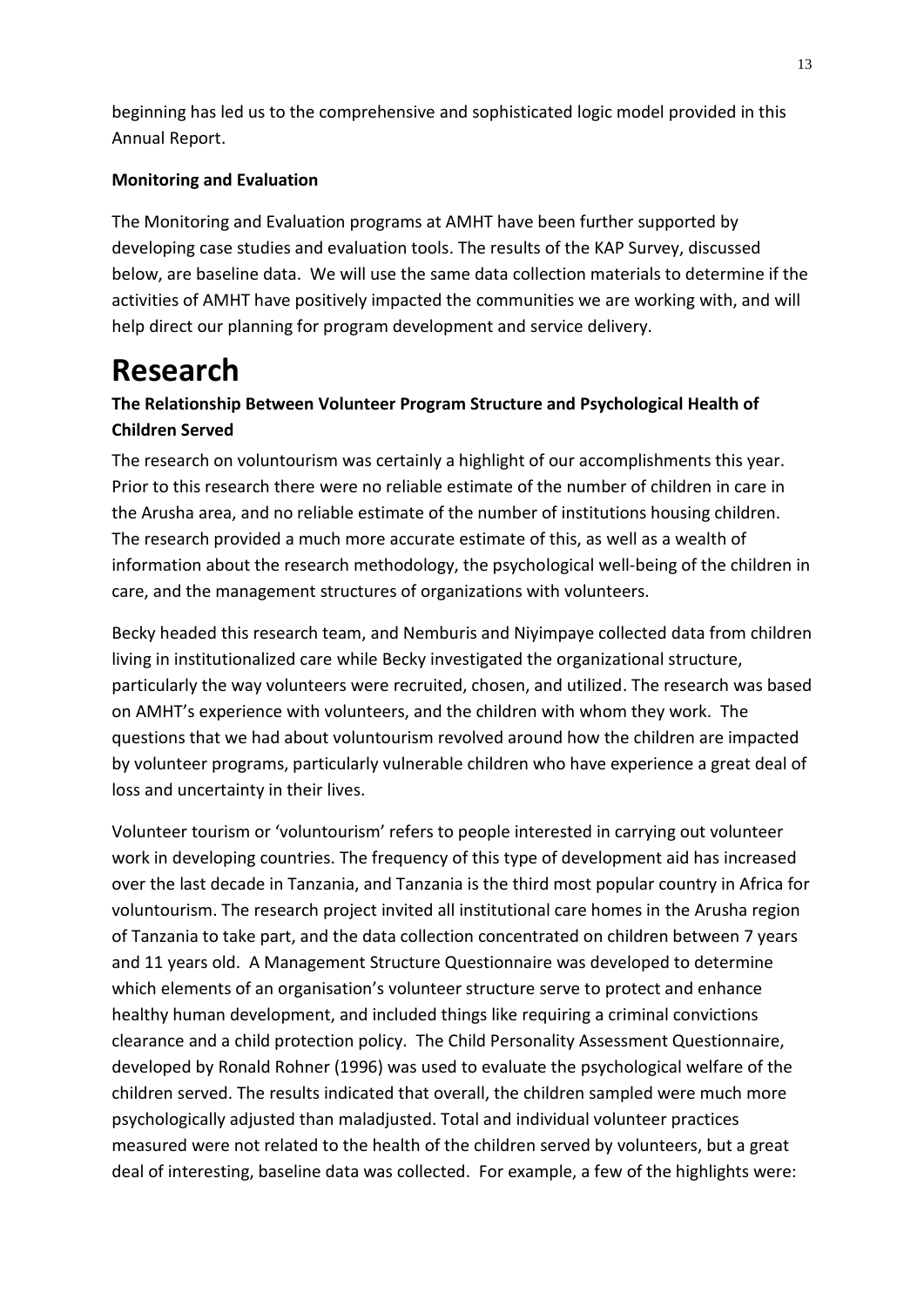- The fewer children there are in the institution, the more well-adjusted. This argues for smaller groups of children, and higher adult to child ratios.
- The more time volunteers spent with children, the less well-adjusted they were in terms of self-efficacy, which is the ability to set a goal and accomplish that goal, or to complete a task. The reasons for this were unclear, but it is an interesting area for further study, as the tasks of the volunteers may be adjusted to help children become more competent. Another possibility is that children who have stronger bonds with volunteers suffer more when the volunteers leave.
- Organizations which had persisted with government to complete the certification system had more well-adjusted children. A piece of paper does not make healthy children, but this suggests that organizations which are ethical enough to pursue the required bureaucratic pathways may also be more conscientious in other areas of caring for children.
- Older children were better adjusted, regardless of how long they had been in the institution. This may suggest that immediate interventions be targeted at younger children first.

<span id="page-13-0"></span>The research had many positive outcomes: a) good baseline data was gathered to help AMHT design appropriate interventions for the organization as well as the children, b) new relationships were forged between AMHT and institutions which may need our support, c) partner organizations, staff members and AMHT developed good working relationships which will be on-going, and d) the presentation of the research results to the community raised awareness of a sensitive issue and raised the profile of AMHT in the community.

#### **The KAP Survey: Measuring Mental Health Awareness in Arusha**

Between October and December of 2012, 156 participants were surveyed. A wide variety of people were surveyed, and they came from thirty different areas in Arusha, Dar es Salaam, and Karatu. AMHT developed the survey with assistance from the Flora Family Foundation, and the purpose of this study was to identify the level of knowledge respondents had regarding mental health concerns and where AMHT should target outreach programs in 2013.

A question which was not included on the KAP survey, and a significant problem for this survey, is how people define mental illness. In the community surveyed, there are generally three answers to this question: mental illness is understood to be confusion, substance abuse, or mental retardation. With this in mind, the results of the KAP survey are helpful to a great degree, but must be considered within the context of this definition of mental health. The vast majority of people (141/156, 90%) indicated that they had heard of mental diseases.

#### *Causes of Mental Illness*

Respondents (32%) indicated that stress was the most common cause of mental illness, and 22% of them said that people were born with the illness. Mental illness resulting from living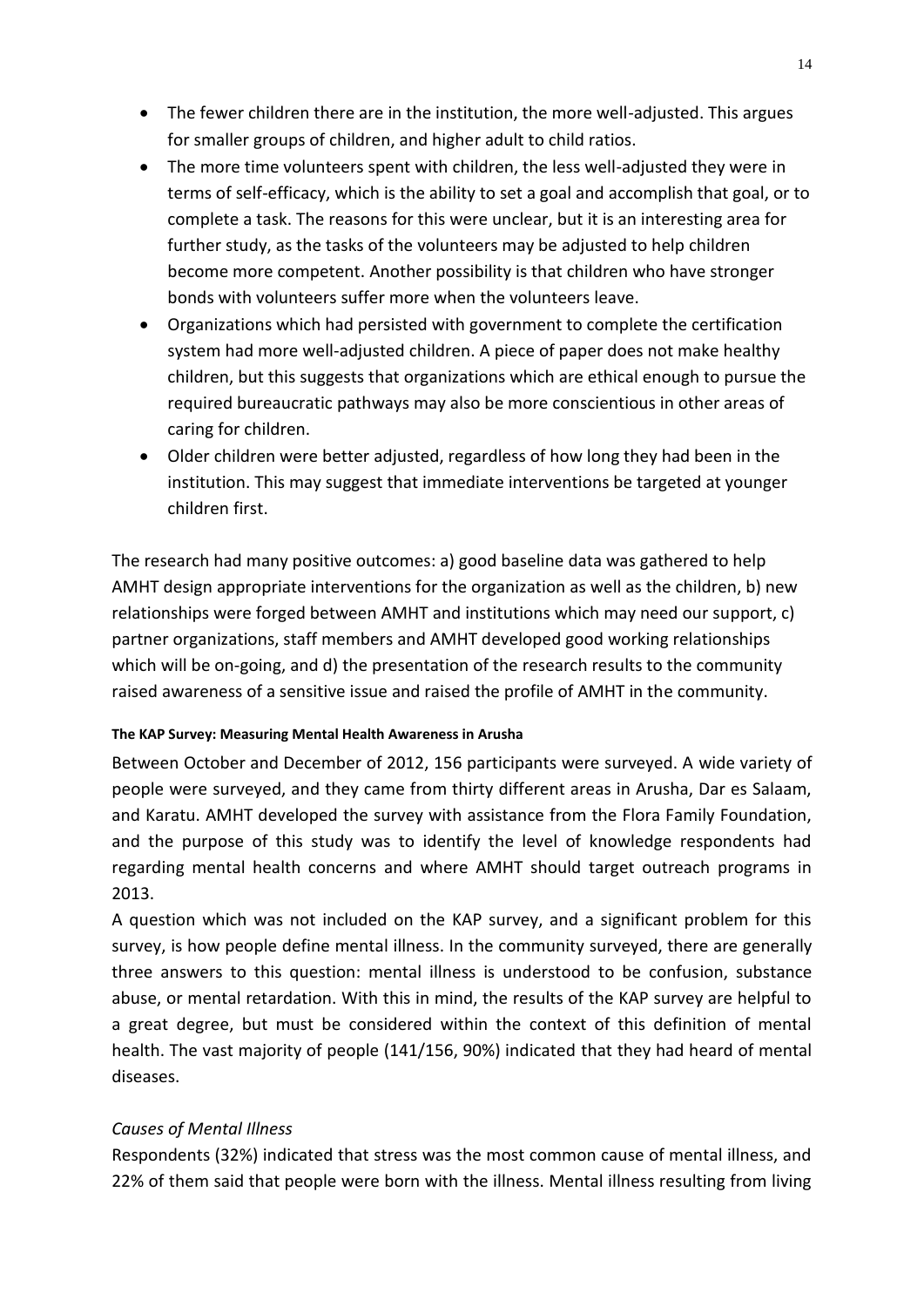a bad life (i.e. sinful) or being possessed by spirits was 5% each. Only 1% of the respondents said it was a result of grief; about one third (32%) said that they did not know the cause.

Regarding vulnerability to mental illness, 61% thought that some people were more vulnerable to it than others, 19% said that everyone is equally vulnerable, and 20% said they didn't know. Of the respondents who did have a belief, 13% felt youth more vulnerable, 17% felt women more so, but the majority (36%) felt men were most vulnerable. Substance abuse was named as the most common cause of mental illness (41%), 29% felt it was life stress, and 11% felt it was specifically stress at work.

#### *Effects of Mental Illness*

The majority of respondents (32%) felt that the family of a person with mental illness was stigmatized, even though 75% of the respondents said that there was no social stigma attached to mental illness. Of the very few people (13%) who said that there was social stigma, said that mentally ill people are treated badly by children and youth, community members, family and friends as well as strangers. A majority of people (60%) said that there was no stigma in the work place.

An increase in the level of poverty was a second effect (28%) and increased stress was third (25%). Interrupted or limited education was named by 9%, and 3% said that they did not know. Only 2% said that there was "very little" negative effect.

When asked what people suffering from mental illness should be able to do, 44% said that they should have treatment, 18% said that they should be allowed to go to school, and 10% felt that they should have a clean home and a normal life. Only 11% felt that they should be able to work, and 3% felt that they should be allowed children. Only one person thought they should be allowed to drive a car or ride a bike.

#### *Treatment Options for Mental Illness*

Traditional medicine was the most often mentioned treatment option for mental illness (29%), closely followed by clinics (23%). Religious services were mentioned 20% of the time, and 18% of the respondents did not know of treatment options. Government services were last on the list of options (4%).

#### *Sources of Information*

The respondents who had heard of mental illness indicated that the majority of them (33%) get their information from radio and television, 26% get information from their health care providers, and 22% get their information from family and friends. Religious leaders are the source of information for 5%, and government and NGOs comprise another 5%. Television and radio are seen to the best source of information, and health providers the second best source of information, but health providers are believed to be more credible.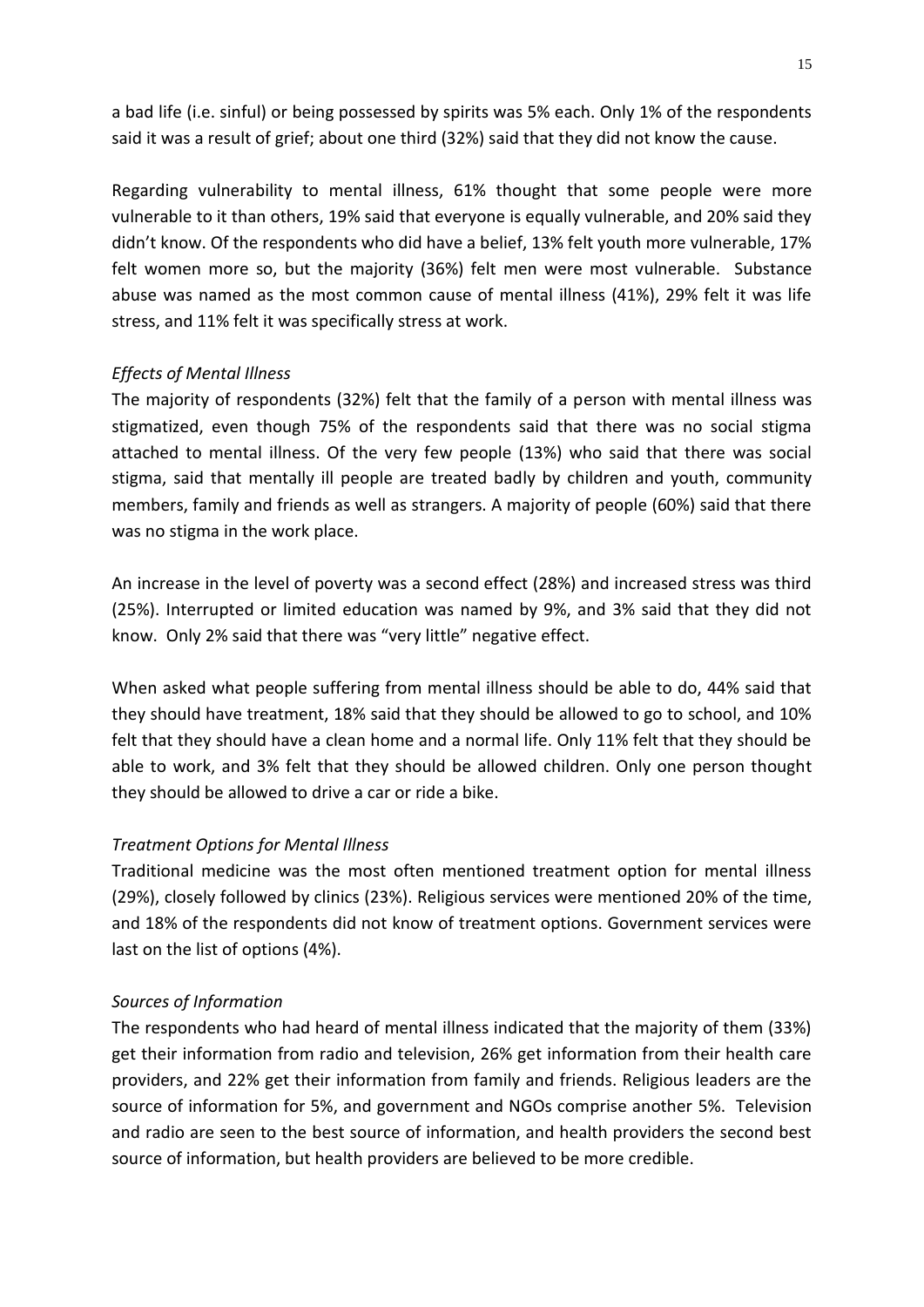### *Preferences in Information Delivery*

A large number of people (52%) said that they like information to be communicated on posters and sign boards. One quarter (25%) of the respondents said that they prefer to get information through books and flyers. When there are groups of people in information sharing sessions, 36% said that they like presentations, 33% like peer support groups, and 18% like peer education groups. Factual discussions were preferred by 8% and informal discussions were preferred by 4%.

## *Recommendations for the Strategic Plan as a Result of the KAP Survey*

- 1. Use the preferred means of communication (Radio/TV), books, posters and flyers. We are already doing well with the radio programs, but we should do more with Safina radio and pursue this more aggressively.
- 2. Put out information which will broaden the definition of mental health and mental illness. Our clients have a misconception about mental illness by limiting it to confusion, substance abuse, and mental retardation.
- 3. Information needs to be targeted towards the following people:
	- a. Primary school leavers who have little or no information.
	- b. Teachers who are delivering information, apparently inaccurately, about what mental illness is and how it can be treated.
	- c. AMHT services should be advertised to other health care providers, including government staff, as they are seen as credible sources of information and are a good referral source.
- <span id="page-15-0"></span>4. Posters would be a good investment in terms of education and awareness raising. They could be used for hospitals, clinics, and other waiting areas in health care centres. These do not need to be specifically directing clients to AMHT (which could be seen as competition), but could be general information and the health care providers can give more specific information about where to find AMHT.

# **Networking**

Networking and fundraising opportunities have come from different areas, including Islamic and Christian organizations, former volunteers from the Arusha area, partner organizations including the Jane Goodall Foundation, Arusha Rotary Club, the Florentina Foundation, and past and present donors both locally and internationally. The research on voluntourism also led to new partners and opportunities to develop new and more effective interventions for vulnerable children and the staff operating in this challenging environment.

Mental Health Day 2012 was a wonderful opportunity to tell people about AMHT, mental health problems, and treatment options. More than 200 people stopped by the blue and yellow awning decorated with balloons, and manned by our Director and AMHT staff members. The Christmas Craft Fair was another outreach opportunity for AMHT, which provided an opportunity to let people know about the existence of AMHT and mental health concerns. Our social workers have also done a fantastic job preparing presentations for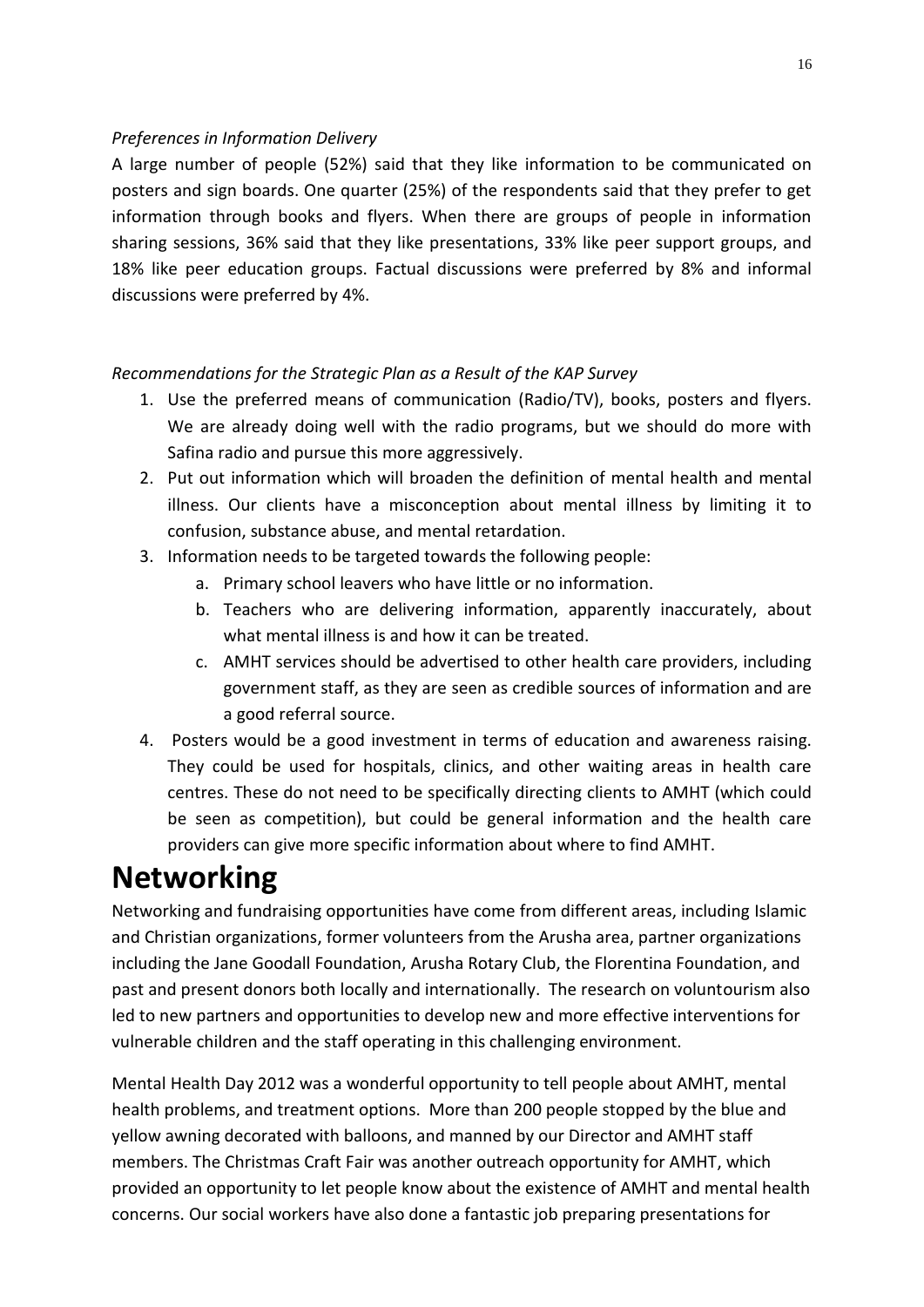<span id="page-16-0"></span>youth and have presented stress management and reproductive health concerns to about 180 young people since September.

## **Goals and Challenges**

Developing the social work component of our program has been challenging, and we are learning from our successes as well as our other experiences. In the outreach program, our social work team identified 20 community members who were interested in training about mental health, and they were invited to spend a full day with four members of the AMHT staff. The training was done in Swahili, and the participants were very enthusiastic about the material. However, after three months there were no new referrals as a result of the training and some resistance on the part of the participants because AMHT was not willing to pay the volunteers. As a result of this lesson, the focus switched from adults to youth, to share information and knowledge about mental health and to put preventive strategies in place; we also partnered with Roots 'n Shoots (one organization within the Jane Goodall Foundation) to find a model of self-sustaining youth groups. This program will be evaluated in 2013, and further directions for development will be identified at that time. There is a

perception that non-governmental organizations have a great deal of money, and instead of seeing the program as a volunteer program to benefit the community, many community members expect payment. AMHT made a policy decision not to comply with this request, and we are currently exploring other avenues with youth who are motivated and enthusiastic.



Another serious challenge is the lack of resources for treating and following up on patients needing mental health care. There is a chronic shortage of clinical practitioners and medication. This led AMHT to make a serious offer to train, supervise, and support the mental health practitioners in government service to provide more effective care and to pursue agreements with government to provide the necessary resources to take on new clients when they are identified through our outreach efforts. This is under discussion with the Municipal government, and we are optimistic that some agreement may be reached. We believe that AMHT is a model of quality service that could be replicated in other sectors, of private/public partnerships in health care.

AMHT has a busy future, and many different requests for services, training, teaching, and supporting other organizations which are working toward positive development in Tanzania. In order to meet these goals, we are working to expand our knowledge through evidence based practice, our network and our donor base for a solid future, and working toward sustainability through local community support and partnerships with government.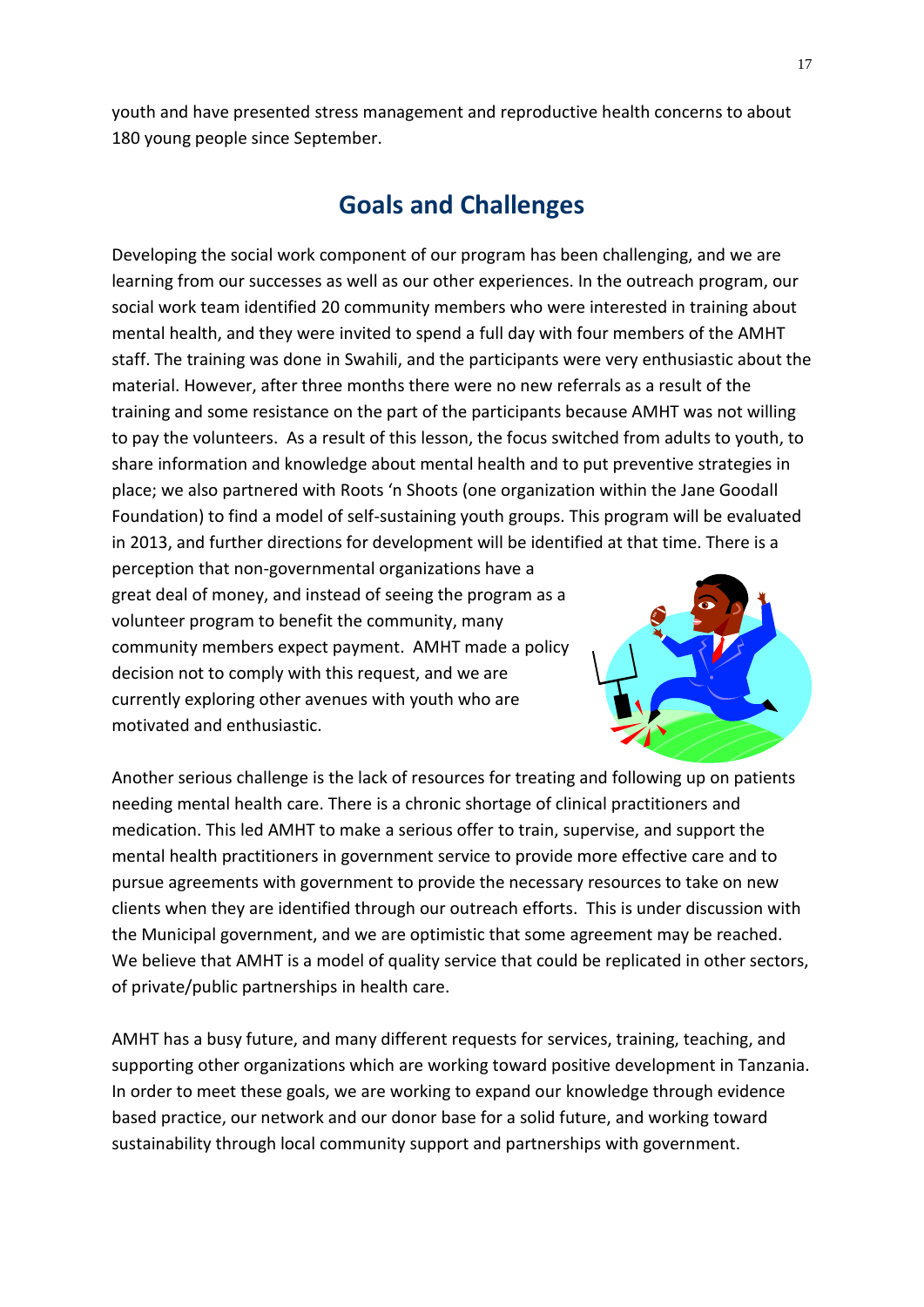## **Unmet Needs**

Throughout 2012 AMHT has worked with local Municipal government to establish a closer model of collaboration with government services. Emmanuel Bujulu, Boniface Kisi, and Angela Gurty are working to establish a Memorandum of Understanding with government to increase our staff capacity and improve services within the Arusha Municipality. This would mean a partnership through which AMHT provides supervision and training within the government structure, and which would utilize volunteer medical doctors and psychiatrists for training and supporting the existing psychiatric staff. The dream of a community based psychiatry program is still a dream, and in order to meet the needs of this population psychiatric staff need to be increased and associated with a medical facility that can meet the heavy demand of this vulnerable group. These negotiations are on-going and we are optimistic; the Rotary Club of Arusha has appropriated funding to build additional counselling rooms, and the building project will begin in February of this year. We have begun negotiations with a Dutch group of psychiatrists to establish a certified training program for psychiatry residents, and have recruited two Dutch psychiatric residents to begin in 2013.

<span id="page-17-0"></span>To continue to provide service, we need to widen our donor base and expand our capacity to serve the needs in Arusha. We need more space, more staff, and opportunities for new professionals to be trained in our program. We depend on the good will of donors, both locally and internationally, to support this work.

## **Goals for Next Year**

**Outreach Program**: The main goal for this year is to establish an outreach programme to address mental health clients in the community and roaming the streets of Arusha without access to consistent, quality, medical and particularly psychiatric care. Significant steps have been taken to assess the needs and work toward strong governmental and nongovernmental partnerships to achieve the ambitious goals AMHT has set for a Community Based Psychiatry Program.

**Refined Monitoring and Evaluation**: With the help and financing from one of our main donors, the Flora Family Foundation, AMHT will continue with monitoring and evaluation of all program activities. We hope this will help in increasing our effectiveness in our work, and help to improve the service provided to our clients and the general public.

**Volunteer program**: AMHT is working to develop a volunteer program which will fit the needs of the community and our clients as well as the volunteers themselves. This incorporates the knowledge gained through the research in Arusha on the volunteer tourism industry (or what is often called "Voluntourism").

**Internship and Practicum Placements**: AMHT will continue actively recruiting students requiring training and clinical experience after academic qualifications have been completed. In line with the ethos and commitment of the Trust in ensuring succession and sustainability of the mental health program, we as a team are committed to sharing and